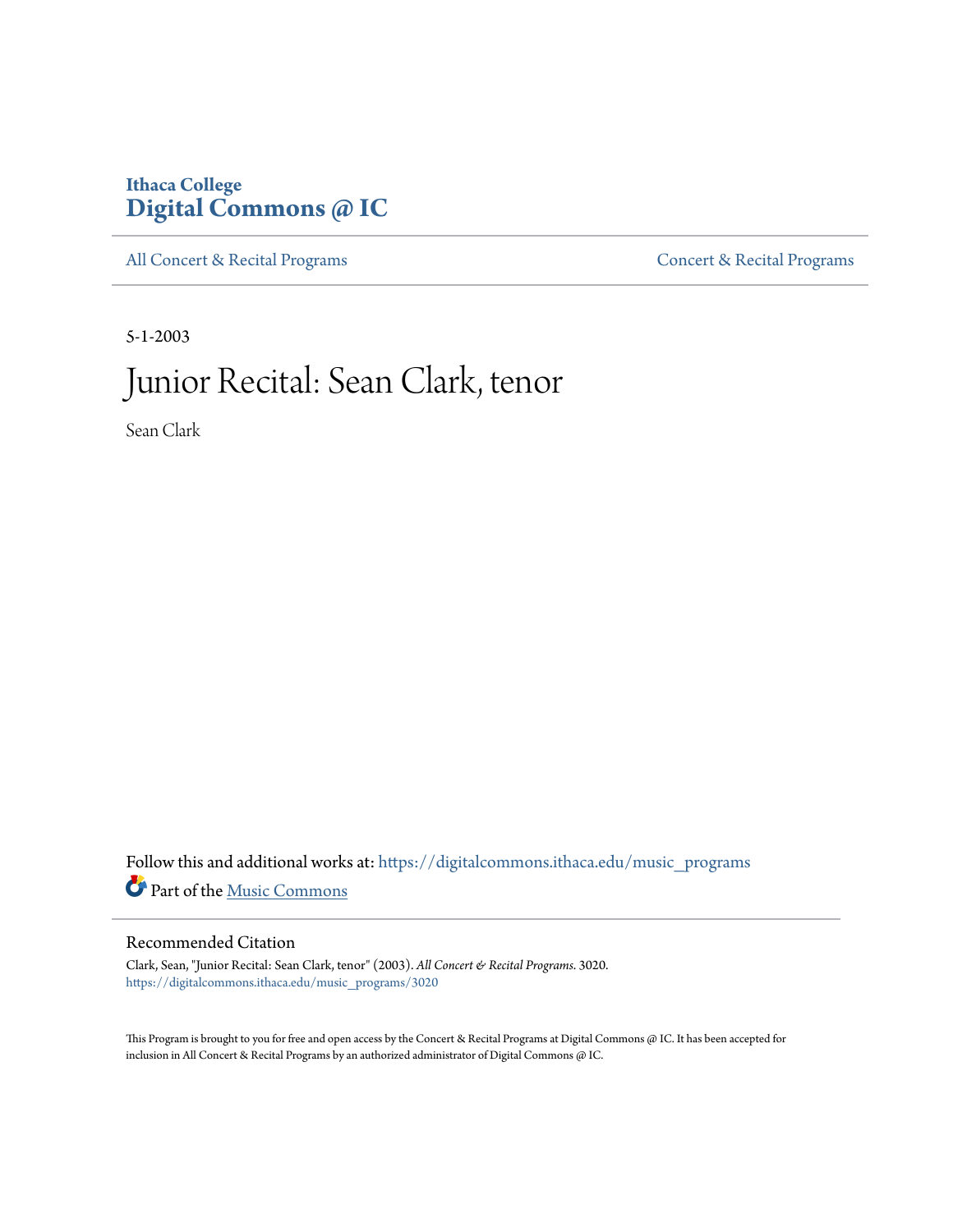"It is my plan to build a school of music second to none."

-William **Grant Egbert**<br>(1867–1928) Founder, **Ithaca Conservatory** of Music

**SCHOOL OF MUSIC** 

SCIEN

**JAIR** 

**ITHACA**